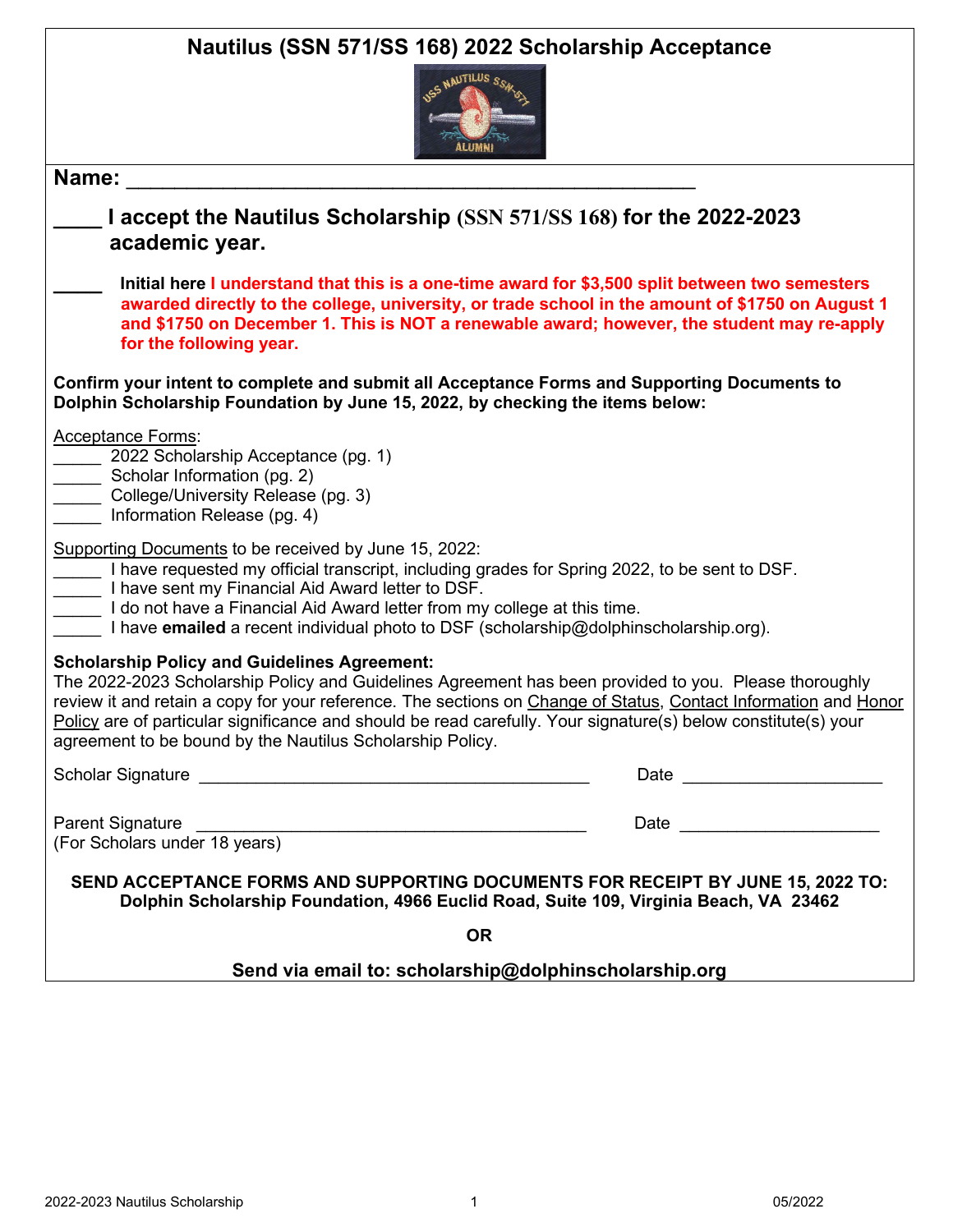| I decline the Nautilus Scholarship for the 2022-2023 academic year.                       |                                 |
|-------------------------------------------------------------------------------------------|---------------------------------|
|                                                                                           |                                 |
|                                                                                           |                                 |
|                                                                                           | Date _________________________  |
| <b>Parent Signature</b>                                                                   | Date _________________________  |
|                                                                                           |                                 |
| <b>Nautilus Scholarship</b><br><b>USS NAUTILUS S</b><br>alumni                            |                                 |
| <b>Scholar Information</b>                                                                |                                 |
|                                                                                           |                                 |
| <b>Contact Information:</b>                                                               |                                 |
| At Home                                                                                   |                                 |
| Phone:                                                                                    |                                 |
| At College                                                                                |                                 |
| Phone:<br><u> 1980 - Johann Barn, fransk politik (d. 1980)</u>                            |                                 |
| I plan to: ____ live on campus or ____ rent off campus or ____ live at home/with relative |                                 |
| f <b>v</b> in <b>O</b> Help us connect with you.<br><b>Social Media:</b>                  |                                 |
|                                                                                           | What is your preferred channel? |
| Twitter:                                                                                  |                                 |
|                                                                                           |                                 |
|                                                                                           |                                 |
| Quote: Please tell us what it means to you to be a Nautilus Scholar                       |                                 |
|                                                                                           |                                 |
|                                                                                           |                                 |
|                                                                                           |                                 |
|                                                                                           |                                 |
| <b>College/University Information:</b>                                                    |                                 |
|                                                                                           |                                 |
| Mailing address for receipt of scholarship monies (Financial Aid/Scholarship Office):     |                                 |
|                                                                                           |                                 |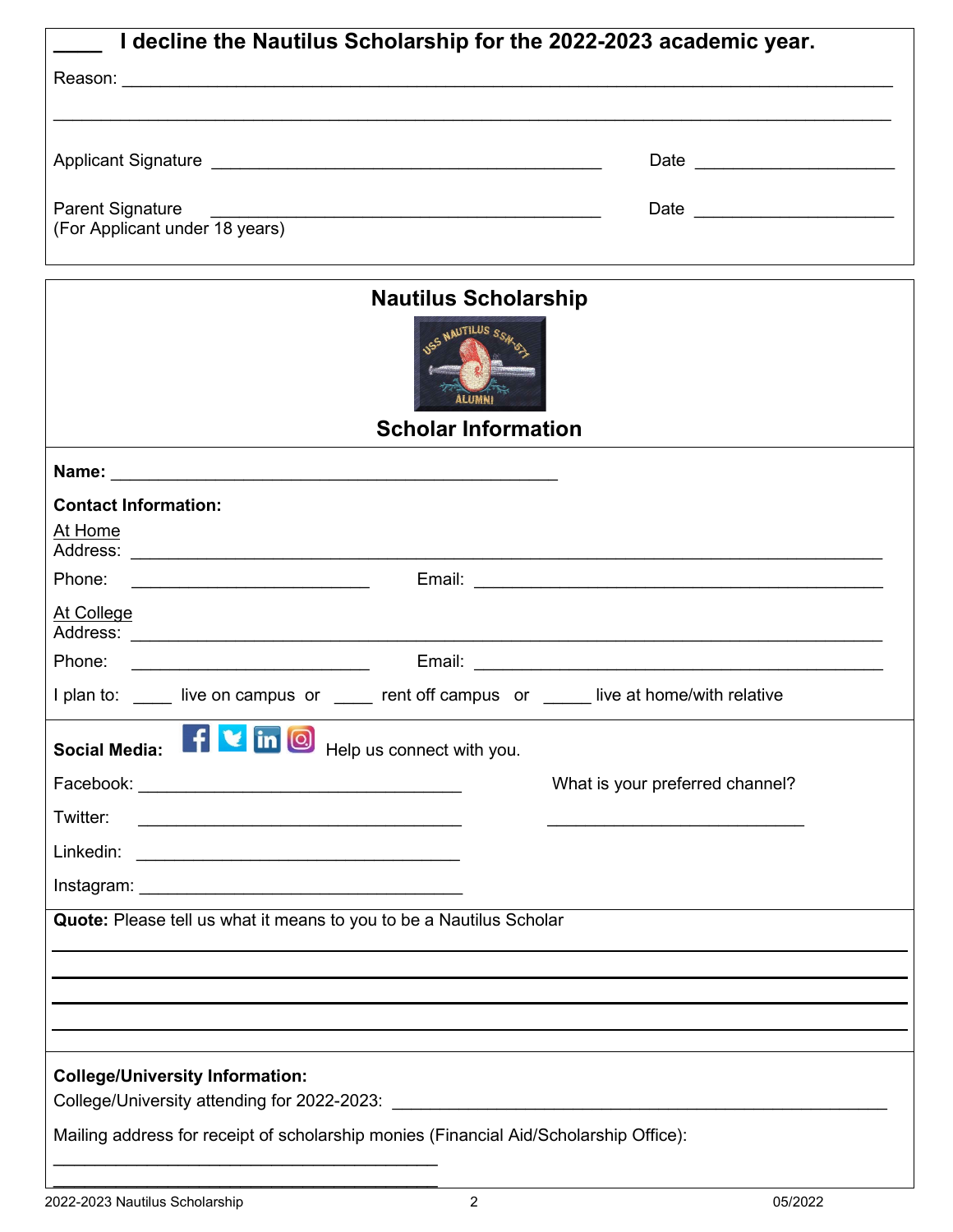| Anticipated date of graduation: ____________________ Intended major: _______________________________                  |                                                                                                                                                                                                                                                                                                                                                                                                                                                        |  |  |
|-----------------------------------------------------------------------------------------------------------------------|--------------------------------------------------------------------------------------------------------------------------------------------------------------------------------------------------------------------------------------------------------------------------------------------------------------------------------------------------------------------------------------------------------------------------------------------------------|--|--|
|                                                                                                                       | Please share your recent achievements and future academic plans (clubs, awards, honors, study abroad, co-op)                                                                                                                                                                                                                                                                                                                                           |  |  |
|                                                                                                                       |                                                                                                                                                                                                                                                                                                                                                                                                                                                        |  |  |
|                                                                                                                       |                                                                                                                                                                                                                                                                                                                                                                                                                                                        |  |  |
| <b>Nautilus Scholarship</b><br><b>College/University Information Release</b>                                          |                                                                                                                                                                                                                                                                                                                                                                                                                                                        |  |  |
| loans, Post 9/11 GI Bill and ROTC. Also mail a copy of your Financial Aid Award letter if available.                  | Financial Aid Information: List by name and amount all financial aid you will receive for 2022-2023, including                                                                                                                                                                                                                                                                                                                                         |  |  |
| Source                                                                                                                | Scholarship/Grant/Loan<br>Amount                                                                                                                                                                                                                                                                                                                                                                                                                       |  |  |
|                                                                                                                       |                                                                                                                                                                                                                                                                                                                                                                                                                                                        |  |  |
|                                                                                                                       |                                                                                                                                                                                                                                                                                                                                                                                                                                                        |  |  |
| other relevant information needed to award your scholarship.<br>the Privacy Act Statement at the bottom of this page. | Dolphin Scholarship Foundation provides financial assistance for undergraduate education and vocational<br>school. Your permission is needed to request information from the Registrar and Financial Aid office of the<br>college you attend. DSF uses these records to verify your grades, academic standing, transfer records or any<br>All information gathered by Dolphin Scholarship Foundation will be held in confidence and in compliance with |  |  |
| Name                                                                                                                  | College/University                                                                                                                                                                                                                                                                                                                                                                                                                                     |  |  |
| <b>Address</b>                                                                                                        | SSN (Last Four)/Student ID                                                                                                                                                                                                                                                                                                                                                                                                                             |  |  |
| City, State, Zip Code                                                                                                 | <b>Birth Date</b>                                                                                                                                                                                                                                                                                                                                                                                                                                      |  |  |
| Daytime Phone                                                                                                         | Email                                                                                                                                                                                                                                                                                                                                                                                                                                                  |  |  |
| Nautilus Scholarship program services.                                                                                | I authorize the college/university named above to release to Dolphin Scholarship Foundation any and all<br>information related to financial aid, grades, transfer records, or any other information necessary to evaluate the                                                                                                                                                                                                                          |  |  |
| <b>Scholar Signature</b>                                                                                              | Date                                                                                                                                                                                                                                                                                                                                                                                                                                                   |  |  |
| If Scholar is under 18 years of age:                                                                                  |                                                                                                                                                                                                                                                                                                                                                                                                                                                        |  |  |

 $\overline{\phantom{a}}$  , and the contract of the contract of the contract of the contract of the contract of the contract of the contract of the contract of the contract of the contract of the contract of the contract of the contrac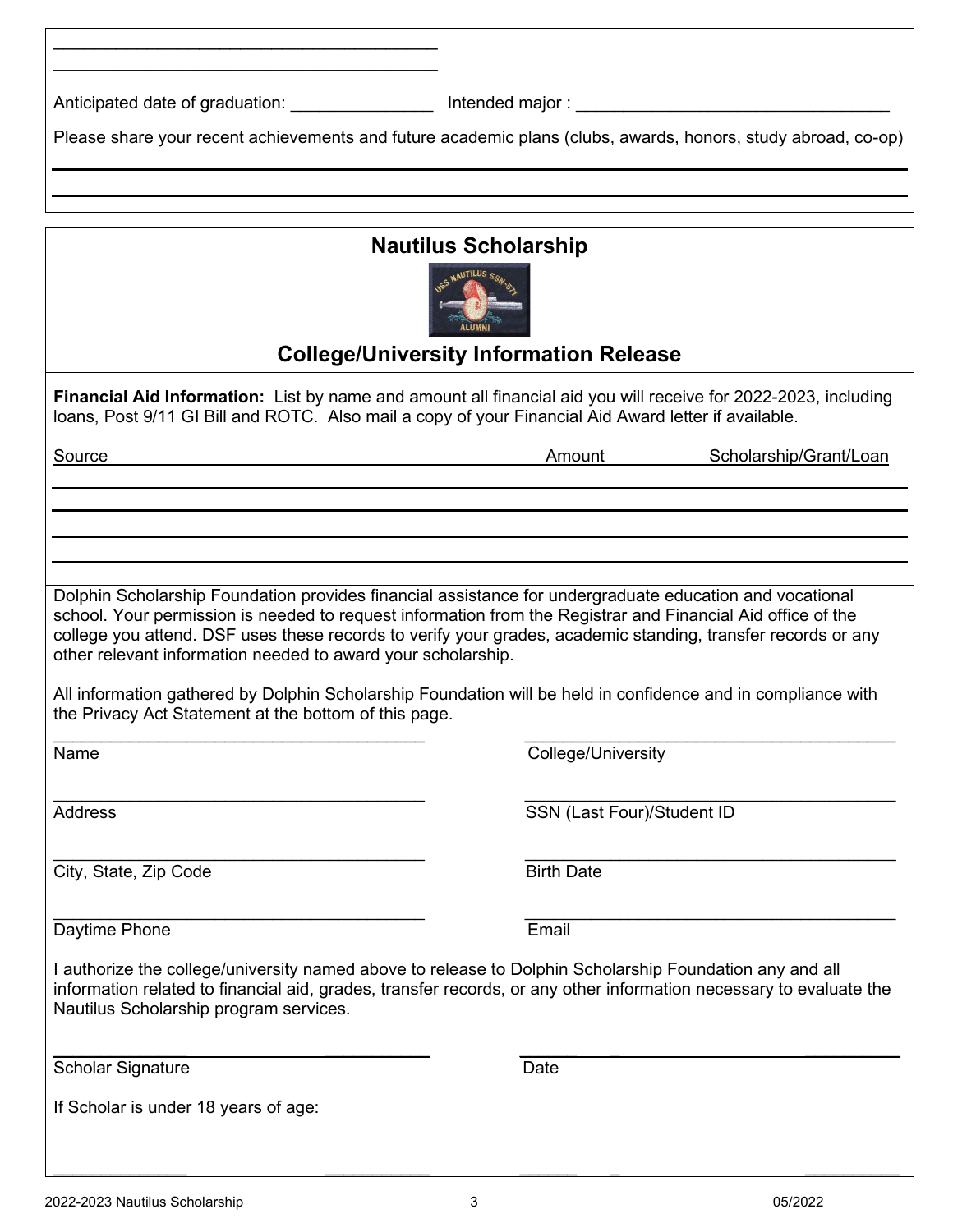## **PRIVACY ACT STATEMENT**

Authority to request this information is derived from 5 United States Code 301, Departmental Regulations. The purpose of the information is to apply for educational assistance through the Dolphin Scholarship Foundation. Information provided will be used to assess scholastic achievement and to evaluate the need for financial assistance.